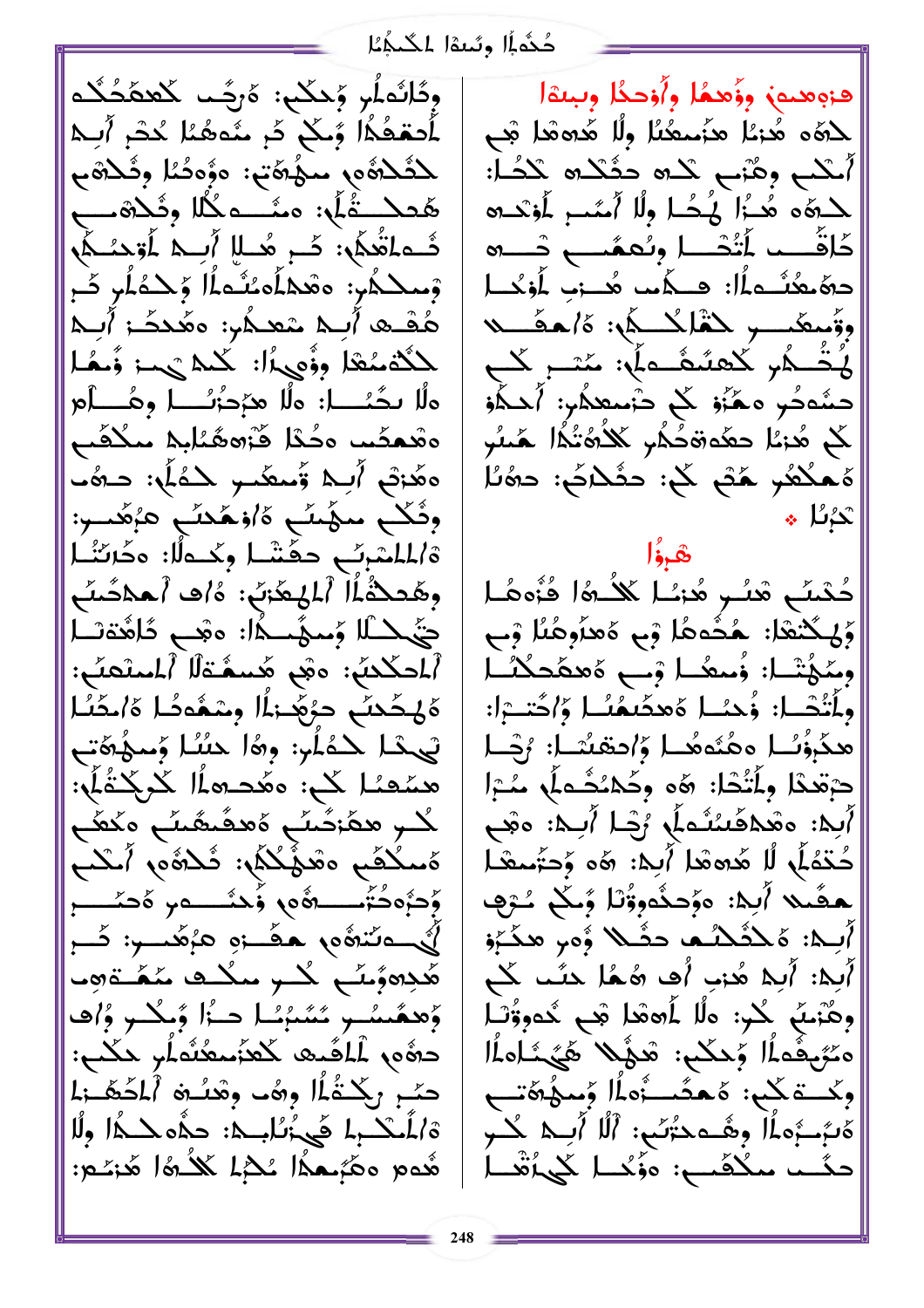حُدُّوباً وسُدْا لِكُدِّيْا

كملا ئىلا ھقُمىلا بوە: ئەە وڭىدە هفَىهُىٍّ وِتَـالْمَا حَدٌءووُّبٌ حَزَّحْتَـا وْۚاهِ حَرْثَـا: هَىمَصْحِ كَبِ وَّسِعْــا ەھەدھُىُل وَسِيْرَةٌ!: دەُنُل تَبْرُنُل ﴾ **ئگرؤا** كلاً \_ هُا هُ ه وُحُــــــا حمَّـــــــــه تفحُمُّا: ەْھمَىس جۇقۇشا ھەتشىل: «ە وَٱلطَّـــو هُنُوهُــا وَٱلنَّــمِ وِكَلَّـنُىجِ: ه\$نُــه وْبِ وِتْعَاهَٰفِسَـٰبِ أَبِــهِ هِهِ همْسَنُوْ أَبِ£: هُوِهُنُسُم وِهُنْبٍ لَحْسِ حدَّمشُهُ أَا لِمُوَّسِيِّ هُوجِسًا مِحْدِوُنُـا ەمُؤَوفًا: أَبِيا أَيكْسِ كَلُّدُوا وَّيكُو: ەَ ݣُݣُـــز قْلُـــو إمدَّنـــع لَّا مُرْكَمَلْــع ەڭھەئـــو ھَبُـمْــا ھْنْتَــح: ەڭـــو هْلاَكْمِفَىلّ كَرِ كَلا وَّسطَبِ هَيَسْأَا لًا شَكْوُوْحُنْـا لمُكْكَّب: ەَـكْدُووُنُـا وَّىكَــم هكَــْمُنَّــى: ەَـْــْـەُـلُر ەُتَـــلا أَحْنَٰٓحٖ كُتسَٰٓحٍ كُدْمٍ كَكُنَّهُ أَا وَۡكُنَّ ۖ :بَامْشُمْهِ بَهْ بِلْمُكُمْ مِنْمُعْمِرْكِمُهُمْ وِلُووْرِ هَاهَنَّـــــلا لِـلَحْـــــٰٓٓ إِلَ وُلَـــٰـــرِ كَسْلُو: ءُ‰ا كَمْ حكْتُكُا هكْتْلْكْا: خُاهِ حَزَّيْهِ لِمَحْبِوُّسُــا: حنْتَـــْلَا هَــــعِ ههُدۇنَـــا: خَتْوُهِعْـَــا ههَــدُنُـــا: كُمْتُوْا هِنِّهِ زُنا: حِمَّتِيرُونُو فُزُوهُا: أُهنُـــا حمّشْــا: ٱدْمَنُــا حمُّــــــــــمعُـــو معكَّميكُم: حمَّدَهُم أوماً هكَّ المُمار حنُوعَۃًا هُامكُـُـا وِثَماُقَّـا ہُوجُتوہُحَـا وثب فُوحِسُنًا وِيُخُـٰدُا مِنَسمَب

لمُوت هَفَمَقَتَنَـــمِ كُلّـــبِرِ هُنْئَـــا حكَمحَهُمُا وِدًاتْ احكُدْهُلُا وَوُتِهْا: حِشْهِ رُـــٰ أَوْكُـــٰ أَ وَبِـكُثَّـــا: ۖ كَـمَـــزُوُّ ا وُمكْتَسْا: حقهال وهُـ ةَوْا: خَرْهُـا وِهَٰتَوِمُنْـــا: حَـقُومُكُـــا وَٰوَوُحَفْـــا: حِدُّه مَّكُدًا وَ/حقسُا: حرِّمْحْا وِلَمُتُدا: حكْتَسُـــدُا وَحِسَّتَهْــــا: حَآوْهُـــدُا وَهتَنِمْعَنْدَا: حَثَّكُمْ هَجْزًا وَوُوَحُــٰٓرَا وهَبْتَهْـا وُحُكَّـر: حَنَّـر وْبِ هِنْهَـا وِهُ كُنبُ أَه هُزَيْنَا: هَضْلًا قُنزْهَنَا ەلْتىنىداً: كَامُا ئەھْل ۇىڭى مَىْشَا وْ؎ ەھٚھجڭشْدا كْجِتو:ۋالمۇڭس للمشارح الأسعسر ولمحصول بالمستن مكقئعْا معُەوْسْا وُكْر وْكْمُلْ . ەسگىمى ەۆسىسىر بىككىپ: ەكتىللا هُدَّوِهُ أَا وِوْعِيداً هُنَّى: هَ/هـهُ| كُمّ وكُمْ 2ْكُمْ وَحْقَاهِ كَوْجِئْسْ حَشَّلًا وُقَّعٍ هُحثَلًا أُحتَّعٍ:<br>لَكْفُوْملُو لَكْثُوا أُحَا: وكُلسَّبُهُا حـُزا ۇبكر: ەَݣەمئىر ھَبْىغَا: ھەغا م فزوهنم وروءُ وأودكا لِهُمْ لَلْأَهُمُ الْمُنْسَعُبُ وَحَتَّسَعْدًا رُجًّا ەلل دېخمىلا: ەھككىلل ھۇھُـــەھ وَّْوَسُمْ الصَّحْدَىٰمَا: رُسَّى صَبْحَتْ الْمَسْتَمَرَّا هَكَقْدًا: حَـهُ٥ مُهُ٥ضُمْ وِغْمَاجُكُمُا ەَمھَحكْسًا وُرِجْتُمَٰاً: ܢܠܬܘ وهُــْزَا لْكَتْجُتْلْ كْلاَنْحُمْلُا: هُمْسَٰهْلْ سَتَوْصَلْ دققها ستيكما: ةهزئها حمّمُها ثَقاهُكُا: 6ه ولَا تَكُمْ وِهُا كُلُّ لَدْه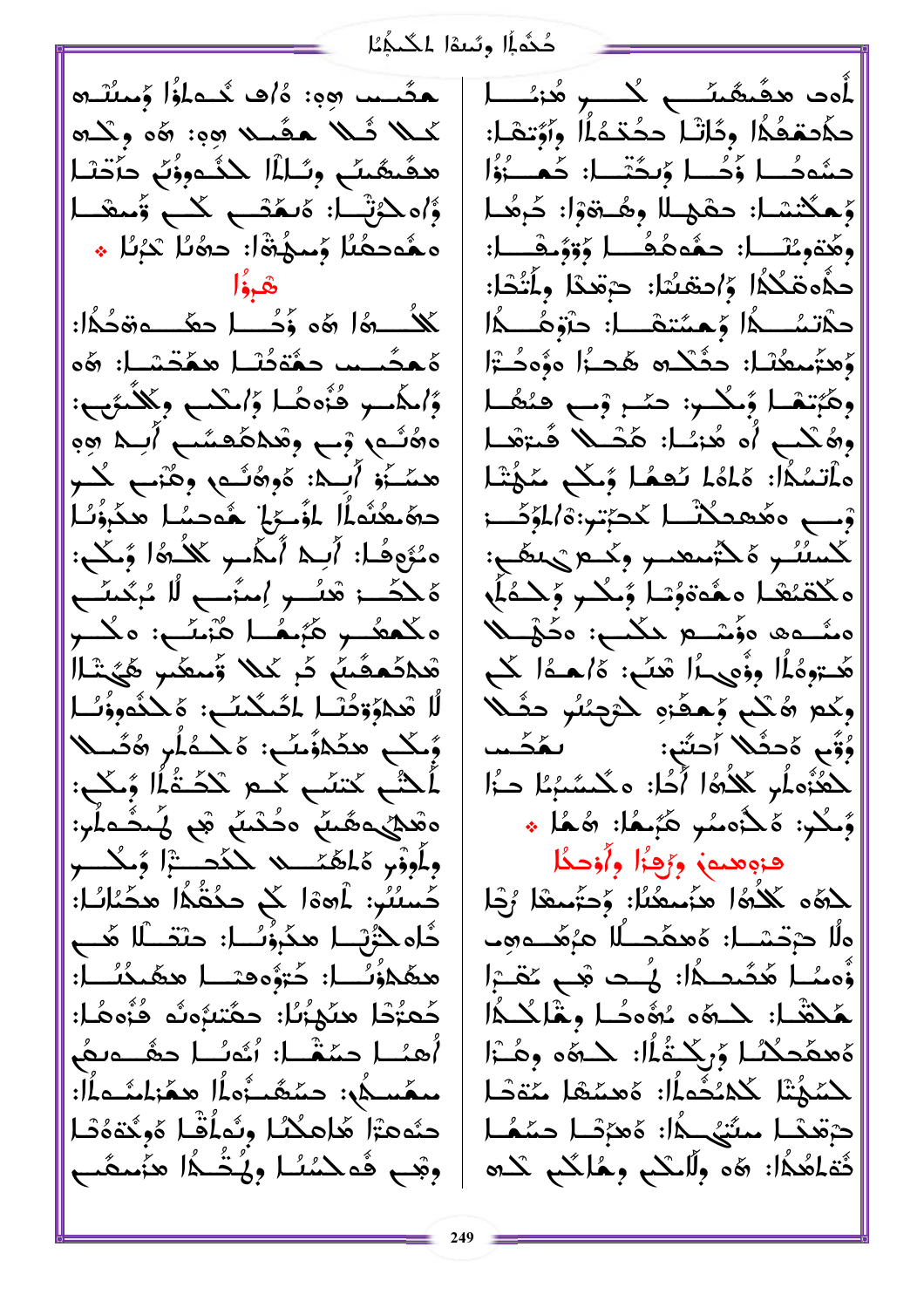حُدُّهِ إِلَّا وِتَىبِهَا لِمَكْبِكِمَا

تَرْجِعُهِ أَهُلَ وِثَلاً هِجَاتَهُ أَمْسَلُكُمْ أَسْلَمَهِ الْمُصَّعِ وِهَالِحَـهِ مَعْلَمُكِم رَكْتُمُا وِسَٰٓهُمَاٗ): أَبِهِ هُزَىٰٓا لَمَكُّهُا هِخُووْ أَنَّــم حَنْمِعْــمْ إِنْـقُــملُن: هَــلاَهُنَّــمِ وَلِللَّبِنَى حثَّدةِهُنَّا مِعْسَلَقًا أَهْلَ أَنَّه حَهُنصًام: 500 هُزئـا هَنئا. ەْھەلگىل وقىلىر ھىگىبلر ەڭگىر: ەكْسُّـى ھُــلَاتُـةُـلَّا: ەكْهُــلَا ھَـُوْــَـل :الْأَهْمَاءُ مِنْتَهُمْ لِنَدْسَهُ مَنْهُمْ وَثَلاَةُم هَٰىنةُ أَا وَهَٰتَهُا وَوُّوَىٰاً: تْفِ أُوْكُــا هِ ثُكْــ رُهُ مِ كُعُّــوْتُوفُ: مْعِمَّتْـا مكْتَنفَــب وُّمِيْــا: عَلاَمْــا ة/قعككًا: ەكْفْسْا ەڭلىتول وِمُنْسَم كَعْعُـُـرٍ هُبُـِمُـاً: اهِ وَهُـَـٰٓأَمِـٰ ٱلَـُـهِ ەُھِنُّەز كَعِيڤُوم ھُ۔ وِھُھسُا وكُرزُّا لِمَسْمَى: كَالْمَانُسْمِ وِتَعَطِّنُكُمْسِ بِمَسْمٍ َوْْمِسْا شَعْكَا: هُ/ما كَع*ْدِوْهُ*مِ هِتُرْسَا وُٖۢٱڞٓڵڴۮۯؙڶ؞ٮڬزُو۞ڷۘڡ٩۪ۦڬڡڎؙڹٮٮڡۢڎڷڡڵؙڔ؞۬ ەلّادُھَّت مىھَتْا وَإمر رْجِئْس ھُىھَب دَّمكَـــة وِكَــــبِلَرِ هَبْــمـــدَا: هَت لمُسْتُمُو أُصْتُفُلًا حُسْلًا حَفَلْأُخُصْلُ وهَ حَقَّدُ الْمُؤْمَرِّ } هُ عَصَمًا: لَكُمُ مِنْ مِنْ وِدًاه;مَمُاْ كَتَفَعُمُاْ أَيْكُمْ هُوَ حَضْرِ بَصَّفَهُمْ مَعْدَاهُمْ لِمُحَمَّدُ بِمَثْلِكَمْ فَلَمْتُمْتَ بِمَثْلَةٍ وَهِكُوْهِ هِهُدُو لِمُتُكُمُ ا: ۚ هُ/هِكُمْلُوهِ ەھْھكەلمۇم كَھسُھُّملُ: ەۆاكەقت هدهُ تعنا وُحثُــلا أَلَمُو: هَهُ ــ ـــدهُم فُزْهِكُمْ وِهُقُنُّوَٰٰٓٓاً هُوَٰٓئِدًا: هُ/ُڡ وَۡعِنْوَمِ كَاهِوْد خُمِعَنُــا هِخَاوْنُحــا وُهِجَٰنُــة

هكُمْكُلًا: هُ/ُ وِنْعِثَةِنْـا هُزُــا وهُمِيهُنَّا وْبِ مِفَكُووُبًا وِسُوْصًا همّْعِنْنَا: ەوّْمِجْتْۋَا لَا شْکَکِهْوَنَـا: أَمكَنُـا وْبِ وۡحَفُـٰاكَـٰٓ حَنُفُـُـٰٓةَهَـٰبِ لْلائْݣْلْسَا: ەْحْشْـەتنْزْىلْىر لْلامْكْسَـــْعْ: ەُ}ف حَاوُمِـثَـٰمَامِ وَمِع ىـتَـكَاوْ: ەڭاللەـامِ ەھكىمەلەر ئېيغىغە: كەلارىگەن ئەگىل بِمُعْلِلِ: هَجَثُكْلُكُمْ وُكْبُ وِهُدْ يُ كُمْ تُعِدُّهِ: هَٰكُهُتُمُّا وَمِكْتُفُّ تَعَـــدَةَا: حَهُّــدَّــدَاْ وُسِّنَبُـُــا حَــذَا وًىكُو: ەُوۋْەمىُو ھَرَّىمُا: ھُھَا ۔ وبُّيِّ مَعْجَمًا حَمَّجًا وَهَجَدًا وَبِيدَا هُ وَهُمَّلًا هَ وَجَعَدَهُ لحدَهُ وَمُبَعْداً هُمْلاً هُبْ هُوَهْداً: لَيْهُـوَٰا وَبِ وَهِيمَاهِ وَهَيْتُهَـا: هڤعوثُما\ وِتَمَطَّرِهُمَا دَمَّا هُتُوْمَا هكَبِمُبِ لَدْهِ: هُوِلْكُنْزُسُمِ ثَــهِ دَّوْهَا مِدَّرْمُمِ ۚ لَاهِ: هُوِلْأَوْهُمِ ۚ دُه هَٰلَاتْــا هُبْتقــا مفَحسُب كَـــــهِ: دُونْكُمْ لَا حَدَّنْتُمُكُمْ لَهُ مُعْمَدُكُمْ الْمُ وِسُتَصَدُّهُ): مَكَشَلًا هُـُدَوْحُلُمُوُّهِ) حَكِّمَثُماْ وُحْدُه: وِكْلَه عُلَّا هودسُا ھُزئا كُلُّەُ ھڤَىڤَىنَ لەھھىر ەَ ݣْݣُمْعْــەلْم: ەھَتْـــىلا خُـنــةْلْمْ مأَنغفُدُا وَمِتَنفَسٌ هَزْمُسِ حَدْبُهِا ا هُنُا: مِىكُتْ ذَكْرُه هُوكُمُا وِكْبِلَا

وَكْبِ هَزَىعِكَلا: يَكْتُرُابِكَ مِكْتُ